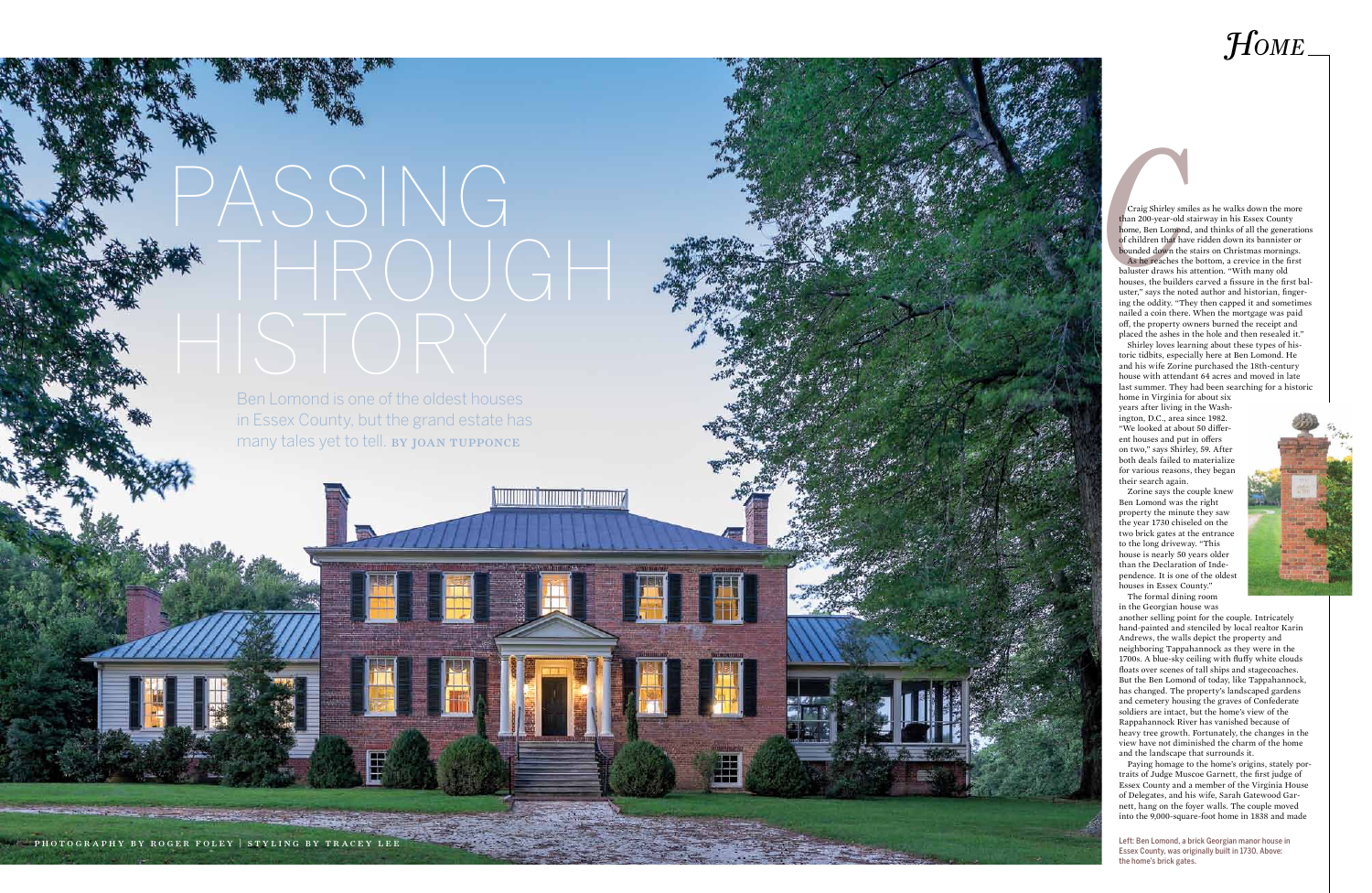











major renovations, adding an east wing to balance the symmetry of the original west wing.

Shirley's enthusiasm for the heritage of the property is spurred by his passion for history. A native of Syracuse, New York, he graduated from Springfield College in Massachusetts with a major in history. But his abiding interest in American history and politics dates back to his childhood sitting around the dinner table with his parents and siblings in their Cape Cod-style home. Shirley's father was a city firefighter; his

mother, a homemaker. "On their honeymoon my parents went to all the historic sites in Virginia," Shirley says. "Their house was a monument to American colonial history."

Their home was filled with historical artifacts, books and prints, as well as small-framed pictures of field commanders from the Revolutionary War, all crafted by Shirley's father when he was young. Shirley now has the pictures, which hang at Ben Lomond.

Dinners at home, says the affable Shirley, were always full of lively conversation. During the week meals were more casual, but on Sundays the family gathered in the formal dining room, where they discussed everything from history and politics to race relations and current events. "My earliest memory of sitting around the table was my

father asking all three of us who we wanted for president, Richard Nixon or John F. Kennedy," says Shirley.

His brother and sister said Nixon but Shirley answered Kennedy because "he was better looking." His politically conservative father laughed and remarked that a lot of people would probably choose Kennedy for the same reason.

> He additionally served as a member of the staff of the Republican National Committee, the political arm of the Reagan White House, and later as the director of communications for the National Conservative Political Action Committee. He also ran an independent campaign in support of Reagan's nomination in 1980. After opening his own firm, Craig Shirley & Associates, which is now Shirley & Banister Public Affairs, in 1984, he represented corporations, associations, opinion leaders, political organizations, book publishers, authors and foreign governments.

Shirley's first brush with politics was at the age of eight, when he went door to door campaigning for Barry Goldwater during the presidential election. However, it wasn't until August 1976, while slinging hash at a seafood restaurant in Cape Cod, Massachusetts, that he realized his future was in politics, and not in a schoolroom teaching history as he had planned after graduation.

Shirley stopped working for a moment to watch the television as Ronald Reagan made his concession speech to Gerald Ford during the Republican convention. "I thought, 'This is great. I have to get involved,'" he says. When he got back to college, he began volunteering for the Gerald Ford camp. "I was working hard, registering voters, acting as a youth spokesman."

He was only 19 when the state Republican chairman called him and asked if the two could meet in Boston for lunch. "I went there in my beatup old car and my Sears & Roebuck suit," Shirley

recalls. The chairman was direct, telling the teen that he had a clear knack for the business. "That really changed the course of my life. At one point he said, 'You should pursue this as a career.'"

That was the beginning of a calling that has spanned four decades. Early on, Shirley served as press secretary for Northern Virginia during John Dalton's campaign for governor. "He was a great Republican," Shirley says of Dalton, Virginia's 63rd governor.

Shirley left the day-to-day duties of that job to become a full-time author, a career he didn't envision for himself until one of his clients, Thomas Nelson Publishing, suggested it. Shirley had mentioned to the publisher that no one had written a book about the 1976 presidential campaign and how it changed politics. "I called four or five different people and no one expressed interest in writing it," says Shirley, adding that he called the publisher back and "he said why don't you write it? That changed the course of my life."

Today Shirley has published four books. They

Previous page, clockwise, from top left: Craig Shirley with his wife, Zorine, and their 18-year-old son Mitchell; portraits of Revolutionary War generals made by Shirley's father surround a portrait of President George Washington that hangs in the formal living room; the first baluster of the staircase contains a crevice where early owners of Ben Lomond, according to custom, may have placed the ashes of their mortgage receipt after the debt had been paid. Above: The home's light and airy formal living room.